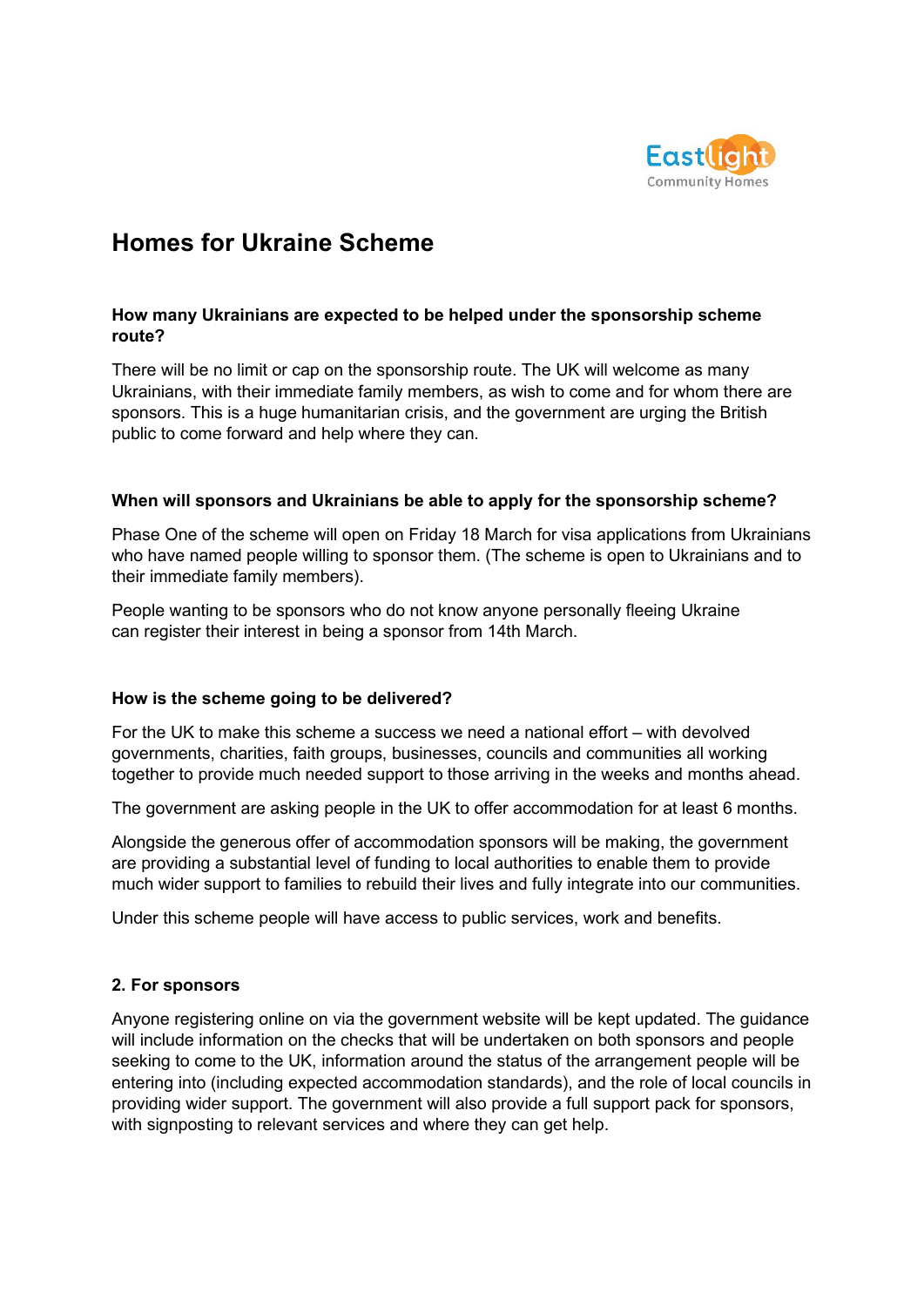## **Can I offer my room out?**

Anyone in the UK (of any nationality and any immigration status providing they have at least six months leave to remain in the UK) with a spare room, or separate self-contained accommodation that is unoccupied can come forward to help. Accommodation must be available **for at least 6 months**, be fit for people to live in, and suitable for the number of people to be accommodated.

Named individuals can offer residential rooms or unoccupied self-contained residential units to a specific person or people. In the future the government will work to help organisations to also sponsor individuals, but we are starting the first phase of the scheme with named individual contacts.

## **Will I need to inform Eastlight?**

If you are wishing to help in the Homes for Ukraine scheme you are allowed but must not sub let the whole of your home. You must continue to live in and be the only person responsible for the conditions of the Tenancy Agreement.

You must contact Eastlight once you have been confirmed by the government to be a sponsor and have the details of the individuals moving into your home so we can update our records. You can contact us by one of the following means;

Telephone - 0330 128 0330

Email – [Customer.services@eastlighthomes.co.uk](mailto:Customer.services@eastlighthomes.co.uk) 

In person - Eastlight House, Charter Way, Braintree, CM77 8FG.

You must not exceed the government's 12-month time period unless government instruction changes.

## **Will I be able to state any preferences?**

In Phase One of the scheme, it will be for you as a sponsor to match with a particular named person or a named family. You should consider what sort of support you are best able to provide and who you are most comfortable to support. Everyone who applies to this scheme will be subject to a range of checks, including those in the sponsoring household and those coming to the UK.

#### **Will I be paid rent?**

No. You should not charge any rent. The government appreciate people's generosity and do know that there will be costs associated with helping out, and so are offering an optional 'thank you' payment of £350 per month to people who can accommodate one or more household (subject to the accommodation they have).

The thank you payment is limited to one payment per residential address. You will continue to receive payments for as long as you sponsor somebody for up to 12 months. This payment will be made in arrears.

Eligibility checks will be carried out which may include a visit to your home (not by Eastlight).